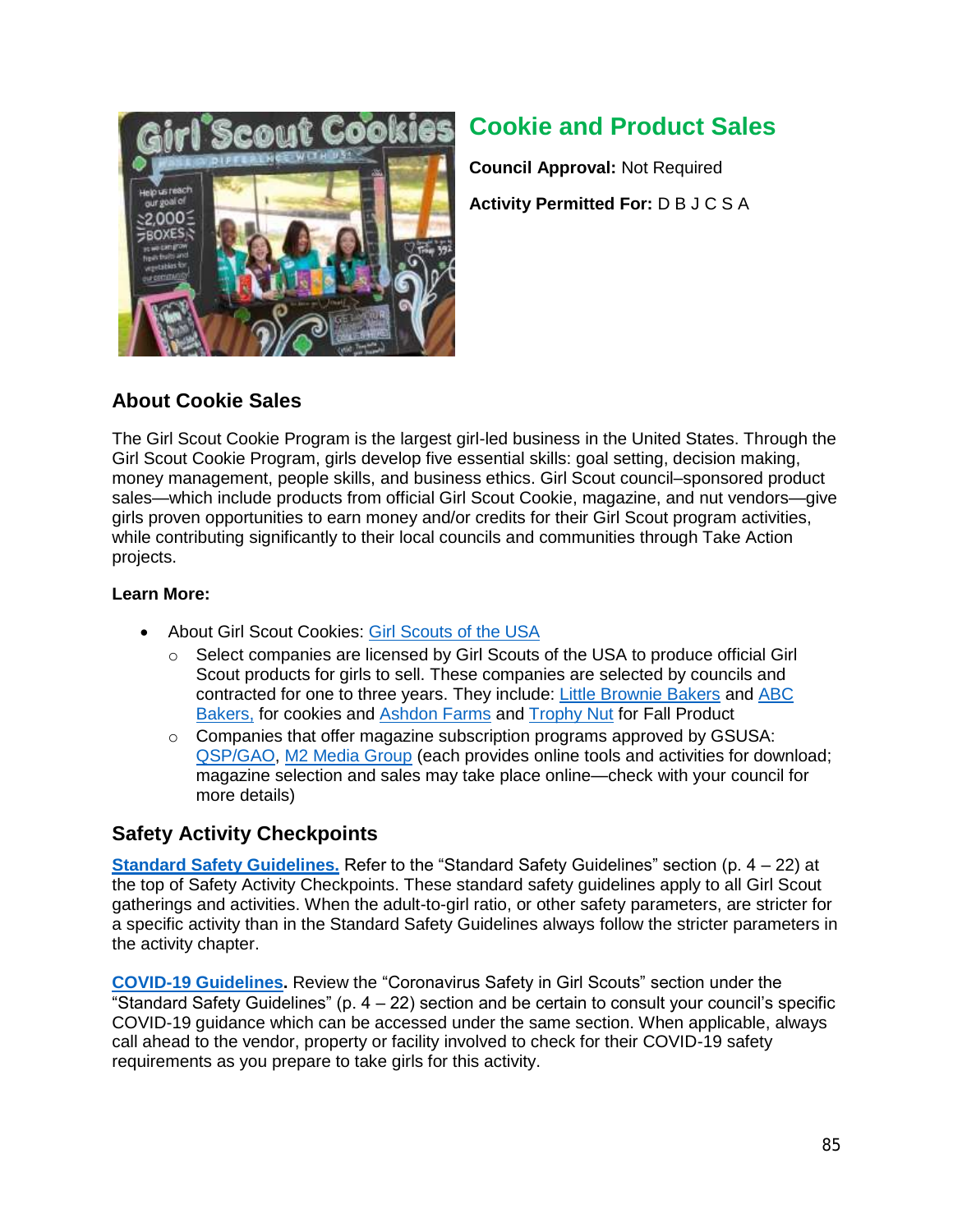**Sell in a designated area.** Girl Scouts should observe council jurisdiction (by zip code) when marketing and selling products in person or at a cookie booth. With the Digital Cookie® platform, girls may market and sell to family and friends beyond their council's jurisdiction. Prospects that come from outside council jurisdiction should be referred to [GSUSA's](http://www.girlscouts.org/en/about-girl-scouts/join/council-finder.html) council [finder.](http://www.girlscouts.org/en/about-girl-scouts/join/council-finder.html) Girl Scouts should observe council jurisdictions when selling cookies at a parent's or guardian's workplace, unless other arrangements are made to accommodate all Girl Scout families connected to that workplace. For cookie booth sales, all booth locations are designated and approved by the council. In addition, all council guidelines regarding setting up, manning, and taking down a booth must be followed. See below for additional information.

**Emergency Action Plan (EAP).** Review and document your Emergency Action Plan (EAP) ahead of time before taking girls out for this activity. Think through scenarios of what can go wrong such as an accident, physical injury to a girl or adult, missing girl, or sudden illness. **Arrange for adult supervision.** Adults should provide supervision and guidance for all program levels, and must accompany Daisies, Brownies, and Juniors when they are selling, taking orders, and delivering products. Adults oversee Cadettes, Seniors, and Ambassadors, and must be aware of how, when, and where the girls are selling products. In addition, an adult must be readily accessible to girls when they are participating in product sales. This can be accomplished by an adult being present with the girls or by having the adult and girls exchange telephone numbers. Adults need to be present at booth activities with girls at any program level.

## **Girls learn and practice personal protection skills such as:**

- Advising an adult of each step and involving an adult in the process by exchanging telephone numbers and/or copying the adult on emails for product orders, returns, disputes, or complaints.
- Never giving out their phone numbers or personal email addresses
- Ensuring a first aid kit is available at a booth sale or product sale "walk-about".
- Ensuring immediate telephone access to an adult and/or 911 as part of the emergency plan for Cadettes, Seniors, and Ambassadors

**Prepare for cookie and product sales with Daisies.** Daisies participate in product sales but always under the direct supervision of an adult. Materials provided by GSUSA for Daisies focus on engaging girls in selling to their circle of friends—only people they know, including neighbors, social groups, and family.

**Respect Girl Scout trademarks.** As noted previously, "Girl Scout Cookies" and "Girl Scouts" are trademarked by Girl Scouts of the USA and cannot be used to endorse others' products or services. Any questions regarding the use of these terms must be addressed to the Girl Scout council or trademarks@girlscouts.org.

Remember, the Girl Scout name and other terms trademarked by GSUSA, as well as pictures of Girl Scout Cookie boxes or cookies themselves, can be used only by Girl Scout councils and by girls in conjunction with a Girl Scout program (e.g., product program). These rights are not transferable to customers or businesses purchasing cookies for use with gifting or promotional activities.

**Know what's in the cookie.** Read nutritional and health information on product description sheets provided by the vendors annually or check their websites. Girls should be able to discuss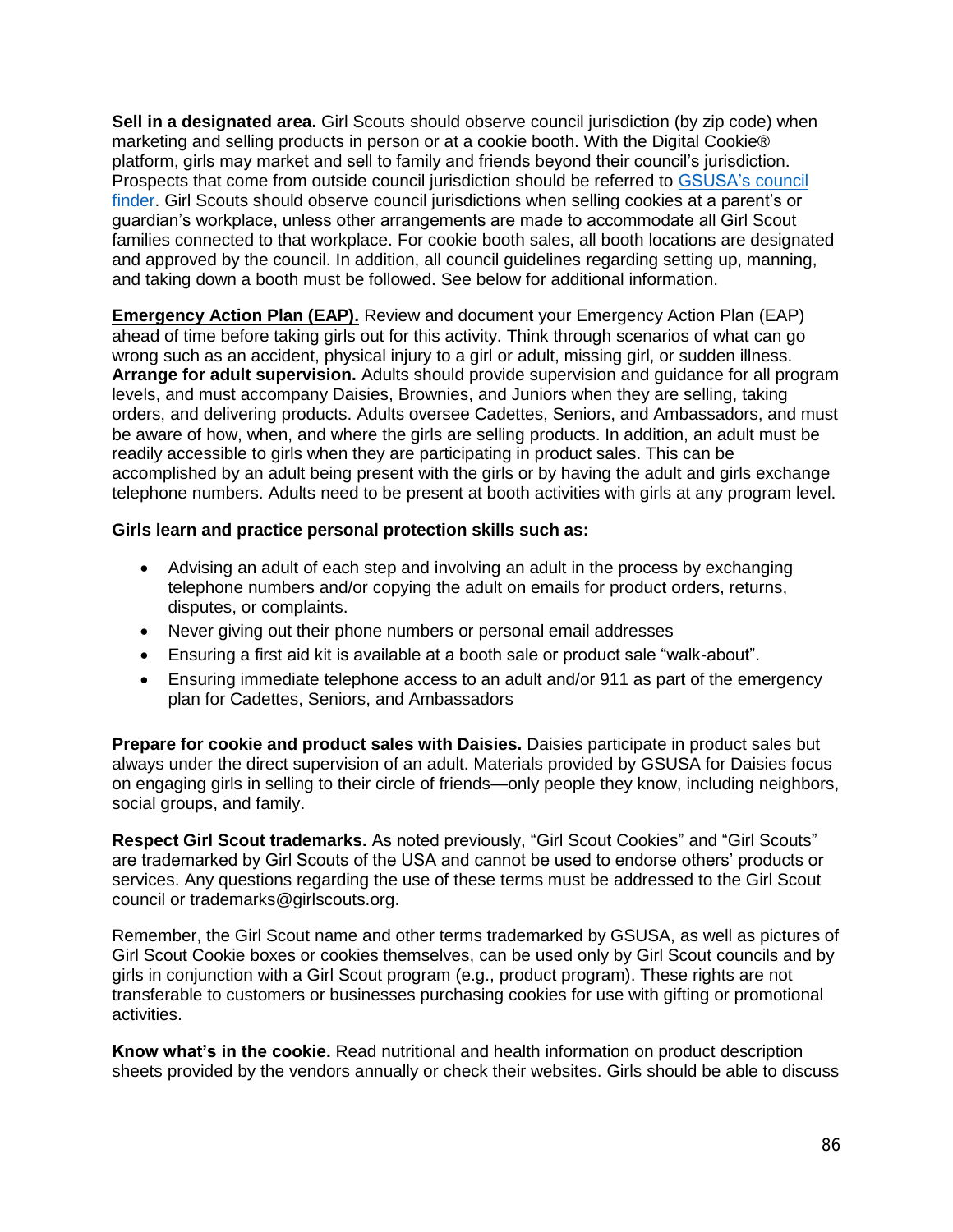serving size, nutritional makeup, and allergen information. Read additional nutrition information at [Girl Scout Cookies.](https://www.girlscouts.org/en/cookies/all-about-cookies.html) Additionally, recycling information is provided on product containers.

### **On the Day of a Sale:**

- Girls must wear a membership pin, uniform, or Girl Scout clothing (e.g., Girl Scout Tshirt) to clearly identify themselves as Girl Scouts.
- Girls and accompanying adults should be familiar with the areas and neighborhoods where product sales take place.
- Girls should participate in door-to-door sales during daylight hours only.
- When Girl Scouts operate a booth in a store, mall, or other public place, adults must be present regardless of the age of the Girl Scouts. When planning sales booths, follow council guidelines for additional information about setting up a booth and safety and security suggestions and assistance.
- Use safe pedestrian practices, especially when crossing at busy intersections.
- Do not enter the home or vehicle of a stranger and avoid selling to people in vehicles (except at designated drive-through cookie booths) or going into alleys.
- Do not carry large amounts of money and ensure provisions have been made for safeguarding the money in advance of the sale.

#### **With booth sales, ensure:**

- You have adequate space at the booth for tables, products, and girls that allows for safe passage by pedestrians, bikes, and cars.
- Girls are a safe distance from cars. If possible, set up a safety barrier between cars and the booth—perhaps a few volunteers could park their cars in spaces near the booth location.
- The booth is not blocking a store entrance or exit.
- When girls receive cash from buyers and go to make change, they hand the money to the adult for safekeeping. It is important that cash is kept safe and out of sight. This can be accomplished by:
	- o Keeping the cash box against a wall or behind a barrier of cookie boxes
	- $\circ$  Having an adult volunteer keep the money by, for example, securing it in a frontfacing pouch tied around her waist.
	- $\circ$  Depositing cash as soon as possible to prevent potential thefts or break-ins of vehicles.

**Safe Online Marketing.** Girls participating in traditional cookie sales may call and send email messages to alert friends and family to product sales and accept customer commitments via email or telephone. Girls who are 13 or older may use social networking sites to market products but must follow council and GSUSA guidelines. Girls sending out product emails or announcements online should sign with their first names only, their troop/group number or name, and their council's name. Personal emails or street addresses of girls should never be used for contacting or responding to customers. Instead, use one of the following:

- A blind return address account hosted on a secure site, such as that provided by our product sales partners, where girls' names and personal email addresses are not revealed to customers.
- A group account monitored by an adult.